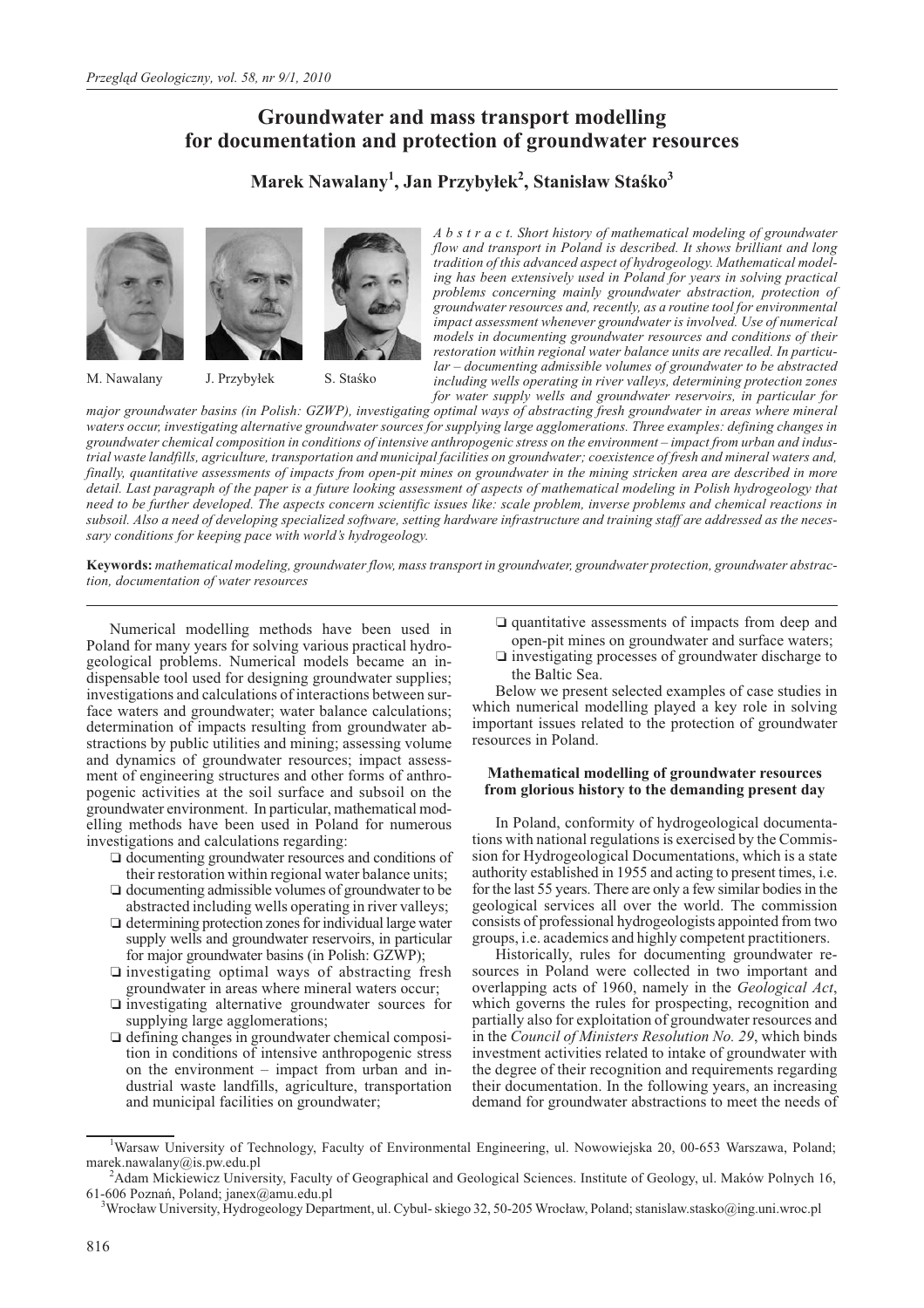developing urban, rural and agricultural areas as well as new industrial plants had brought an urgent need for developing field investigation and calculation methods for defining groundwater resources. Problems occurred with documentations requiring consideration of interoperable multiple wells (well fields); supply wells drawing waters from complex hydrogeological conditions; defining and computing water balances incorporating all recharge inputs and with the development of qualitative and quantitative forecasts for resources. In this respect, development and use of mathematical modelling methods for evaluation of groundwater flow and water balance proved to be very helpful. The beginning of the practical use of numerical modelling in the 60s was primarily due to a demand for forecasting for mining needs, specifically for draining of open-pit mines. Application of mathematical modelling for documenting admissible volumes of extracted groundwater for water supply wells started in 1965.

In the first phase of the development of mathematical modelling methods in hydrogeology, the key role was played by analogue equipment (discrete models – hydraulic integrators, electrical integrators – mesh, continuous models – AEHD using electro conducting paper and electrolytic baths). In 1972, a national symposium was held in Poznañ, which concerned the usability of analogue models to model filtration conditions in areas of water supply wells, during which a publication containing results of tests from seven large groundwater supplies studied between 1966–1970 was presented (Brylska et al., 1972). The 70s brought continuous development of modelling techniques (Auer, 1976) and a substantial amount of hydrogeological documentation occurred in which these techniques and procedures were successfully applied for quantification of groundwater supplies (Flisowski & Wieczysty, 1979). However, in parallel to that and increasingly, a tendency to develop numerical modelling appeared. This was first reflected in Wieczysty (1970) and then a special section regarding numerical methods (Pazdro, 1977) in the national engineering hydrogeology and general hydrogeology books appeared. An important and inspiring role in this was played by publications by Szymanko (1972) and Macioszczyk (1973). In those times *Przedsiêbiorstwo Hydrogeologiczne* from Poznañ received permission to translate a French handbook by Emsellem (1971 – *Construction de modeles mathematiques en hydrogeologie*). The publication was published in Polish in 1975, translated by Rogoż and edited by Dąbrowska, Dąbrowski and Sachy (Emsellem, 1975).

An important moment in the application of numerical models in Polish hydrogeology by academia and in practice was the introduction by the Central Office of Geology of a research paper titled: *Determination of IT system for hydrogeological assessments with a specific focus on prognoses of groundwater resources*. Within the framework of the project, a library of numerical programmes called HYDRYLIB was created (Dąbrowski, 1978), and its first publications were published in print in 1977. With an increasing access to PCs, programmes of the HYDRYLIB library were quickly incorporated into the modern technological applications. The HYDRYLIB library consists of a group of computer programmes intended for groundwater flow simulations, which allow researchers to undertake identifications and prognoses with respect to quantification of groundwater resources on regional scales as well as water supplies of single or multiple water layering systems. The library was a magnificent achievement on the European and the worldwide scale and it can be said that it preceded, in time

and in its quality, computer programmes offered by the major IT corporations, as the first documentation by the U.S. Geological Survey, which developed the most common application used for groundwater modelling – MODFLOW, was published in 1988 (McDonald & Harbaugh, 1988).

As shown in statistics of Polish hydrogeological publications (Felkel & Kasztelan, 2006), the majority of programmes used in practical and academic applications in the last ten years of the past century, were programmes from the HYDRYLIB library list (among others: Przybyłek  $\&$ Ryszkowska, 1989; Kowalczyk & Rubin, 1995; Haładus et al., 1995; Dabrowski et al., 1999 and many other publications). In parallel, starting from 1994, publications regarding application of the MODFLOW package used for examining groundwater flows, balancing groundwater resources as well as mass transfer modelling (Duda et al., 1997) started to appear in Polish literature. In the past decade (2001–2010), a definite increase in publications showing results of modelling using other programmes offered by *Waterloo Hydrogeologic Inc.*, *Environmental Modelling Systems Inc*., *Danish Hydraulic Institute – Water Environment* has been noted. This is related to the development of user friendly interfaces.

Rules for determining admissive volumes of groundwater resources using mathematical modelling have been incorporated into methodological guidance, which was developed by the order of the Minister of the Environment (Dąbrowski et al., 2004a), and for academic needs a textbook titled *Modelling of filtration processes* by Kulma and Zdechlik was published in 2009.

Generally, in Polish practice, hydrogeological modelling of mass transfer in groundwater has been induced by the need of protecting national groundwater resources against pollution, whose primary source lies in anthropogenic activities. In situations requiring legal intervention (environmental protection) or in relation to the existence of a direct or potential risk to the quality of groundwater resources, Polish hydrogeologists usually employ the most modern commercial numerical models available on the market.

Modern groundwater flow models discussed in this overview (e.g. MODFLOW) have appropriate *overlays* which allow the designation of areas and concentrations of contaminants being modelled. Issues of mass transport modelling within a groundwater flow stream and in substantially heterogeneous rocks is, however, far more complex than modelling of groundwater flow itself. In the last chapter of this article, a group of issues and modelling aspects that still wait for theoretical solutions is discussed. Most of these problems are known to hydrogeologists worldwide and there is a general agreement that the currently available numerical models for mass transport processes in groundwater should be treated as the *first approximation* only. Examples of the usability of numerical models in Polish hydrogeology are discussed below and the focus of this work is on modelling of groundwater flows*.* In this field, Poland represents a good European level and has significant achievements (Fig. 1).

### **Example 1. Calculating groundwater resources in terms of regional resources and designation of protection zones for Major Groundwater Basins – GZWP**

The purpose of these modelling tests was to establish the dynamics and the amount of disposable resources of the major groundwater basin GZWP 333 (called: Triassic of Opole Region), and to define the extent of its protection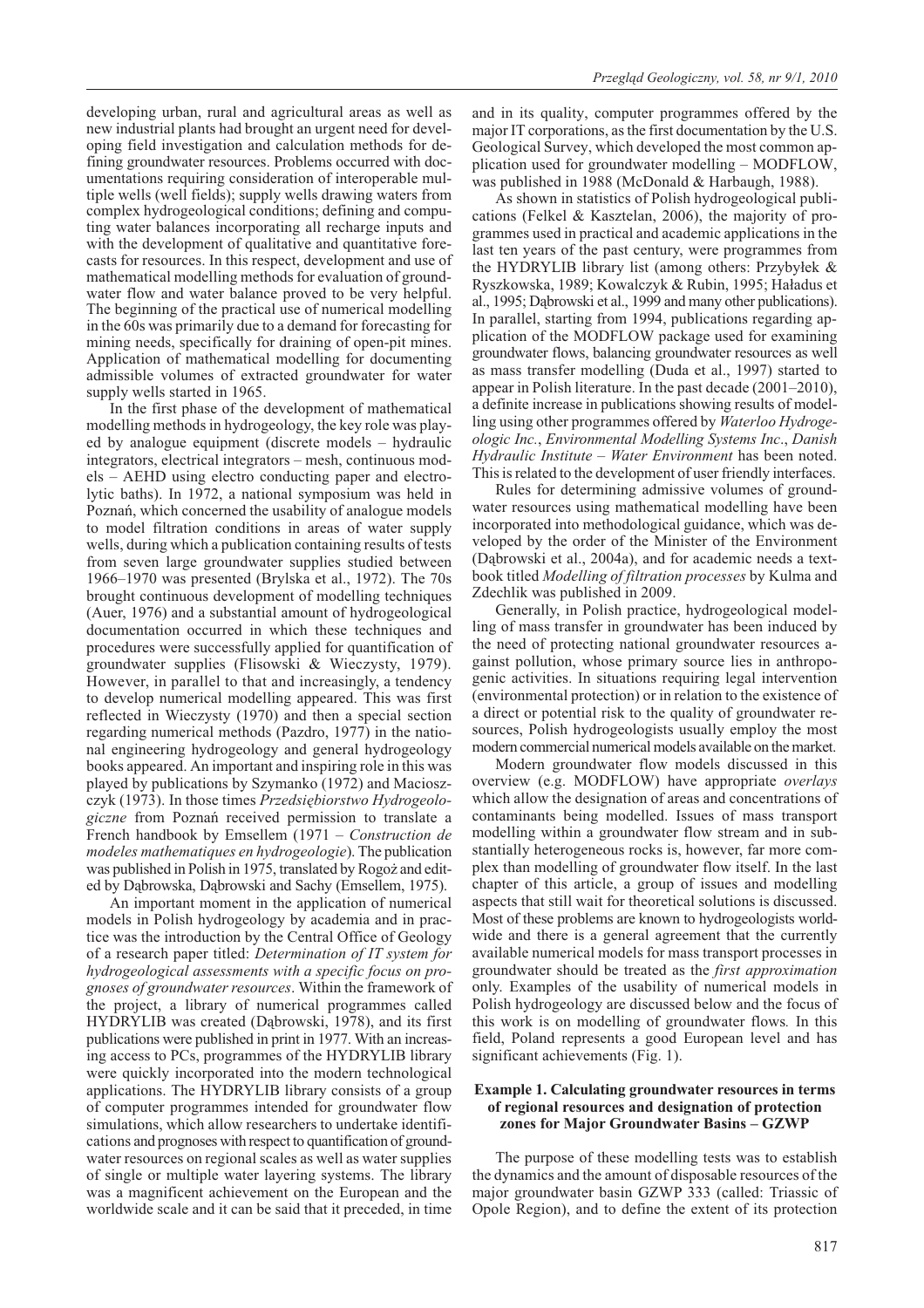

Fig. 1. Regional model of groundwater flow for east part of the Pomerania Lakeland (Śmietański & Lidzbarski, unpublished); **A** – groundwater recharge, **B** – piezometric surface of Quaternary aquifer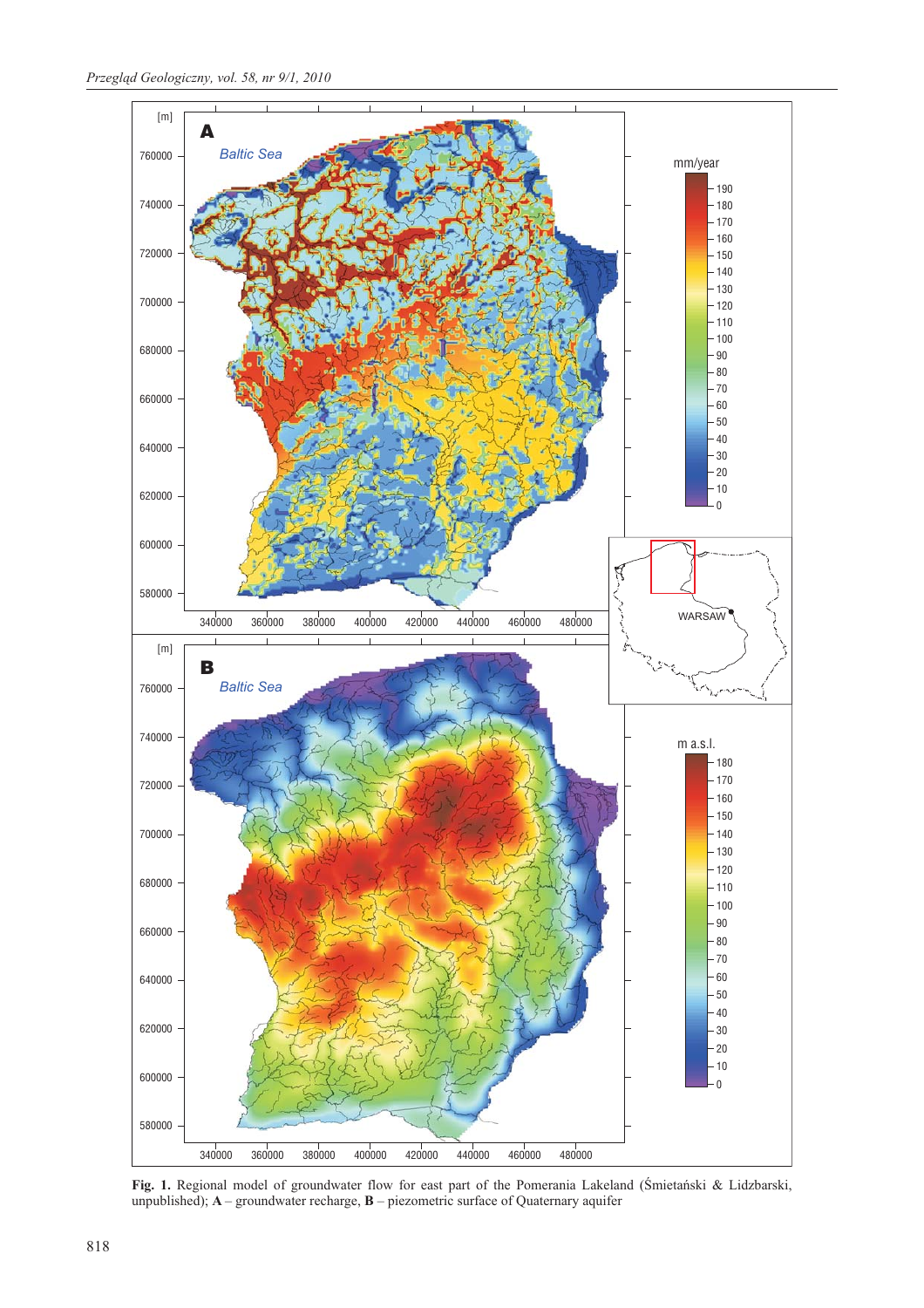zone. This is a basis for defining the principles of sustainable use of water resources and the numerical modelling method is recommended for this type of research (Paczyñski et al., 1996). The numerical model of the basin was created using the MODFLOW package (McDonald & Harbaugh, 1988). The modelled hydrogeological system had an area of 1401.8 km<sup>2</sup> and was characterised by a high degree of complexity in hydrogeological conditions. The model of the groundwater reservoir comprised three aquifers and two isolating layers. The upper layer consisted of Quaternary and Cretaceous sediments, the middle, limestones and dolomites of the Middle Triassic age, and the lower one, sediments of the Perm and Lower Triassic ages. The upper and the lower aquifers showed relatively stable hydrogeological parameters while the middle layer was heterogeneous.

The karst-fissured aquifer showed high instability of parameters with well yields ranging from 10 to 246  $\text{m}^3/\text{h}$ (Staśko, 1992; Kryza & Staśko, 2000), thus it was accepted to use models described by Motyka (1998) and Bakalovic (2005). There are over 30 groundwater intakes in the study area, including one that supplies water to Opole city. There are numerous open-pit mines operating in the southern parts of the reservoir, in the area where limestone bedrock crops out. Exploitation of limestone is accompanied by groundwater drainage. Groundwater inflow to the mines is high and ranges from 10 000 to 65 000  $\mathrm{m}^3/\mathrm{d}$ . Pumping of groundwater induces steep cones of depressions having limited impacts. The water exchange time within the limestone outcrop area, determined by isotopic methods, is short and ranges from 10 to 25 years, in the central zone it ranges from 25 to 100 years and in the northern parts it reaches the age of thousands of years. The basic materials for constructing a numerical model of the basin included data from Bank HYDRO, information from hydrogeological maps and numerous data collected during field investigations. For constructing the model, water level data from

groundwater observation and measuring points as well as surface water level from rivers and lakes were used (Anderson & Woessner, 1991). From over 300 well records, data from 198 pumping tests and drilling tests were analysed in detail.

High drainage of the Triassic aquifer within mining areas resulted in a great calculation instability and in a prolonged iterative calibration process. Work on the model posed difficulties in reflecting strongly concentrated karstic flows and extremely high recharge to the mines. To reflect the complexity of flows in the preferential flow zones, a stochastic approach was taken (Berkowitz, 2002).

Generally, a zone decrease of disposable resources was observed in the model which included preferable flow zones (Fig. 2). One of the conclusions of the demonstrated approach was that ignoring heterogeneity can lead to overestimation of disposable resources (Stasko & Wcisło, 2008).

### **Example 2. Coexistence of fresh and mineral waters**

The objective of modelling in this case was determination of renewable and disposable resources of mineral waters used for therapeutic purposes and fresh waters in Tylicz in the Carpathians. It was important to establish the principles of sustainable use of ordinary (fresh) waters so that their exploitation did not interfere with resources of mineral waters. An important aspect was to recognize the hydrodynamics of the mixing mechanism of fresh and mineral waters. A numerical model was created using the Visual MODFLOW model. The model's boundaries were defined using the topographical surface water divides. In structuring of the model and its calibration, a prominent role was played by data from over 420 springs and 15 hydrogeological bores reaching up to 125 m depth. To calibrate the model, hydrometric measurements from major rivers and streams were used. In order to render hydrogeological conditions, seven layers with decreasing values



**Fig. 2.** Calculated contour map of the piezometric surface in Triassic aquifer in the Opole area (Lower Silesia) and selected capture zones under exploitation condition  $106000 \text{ m}^3/\text{d}$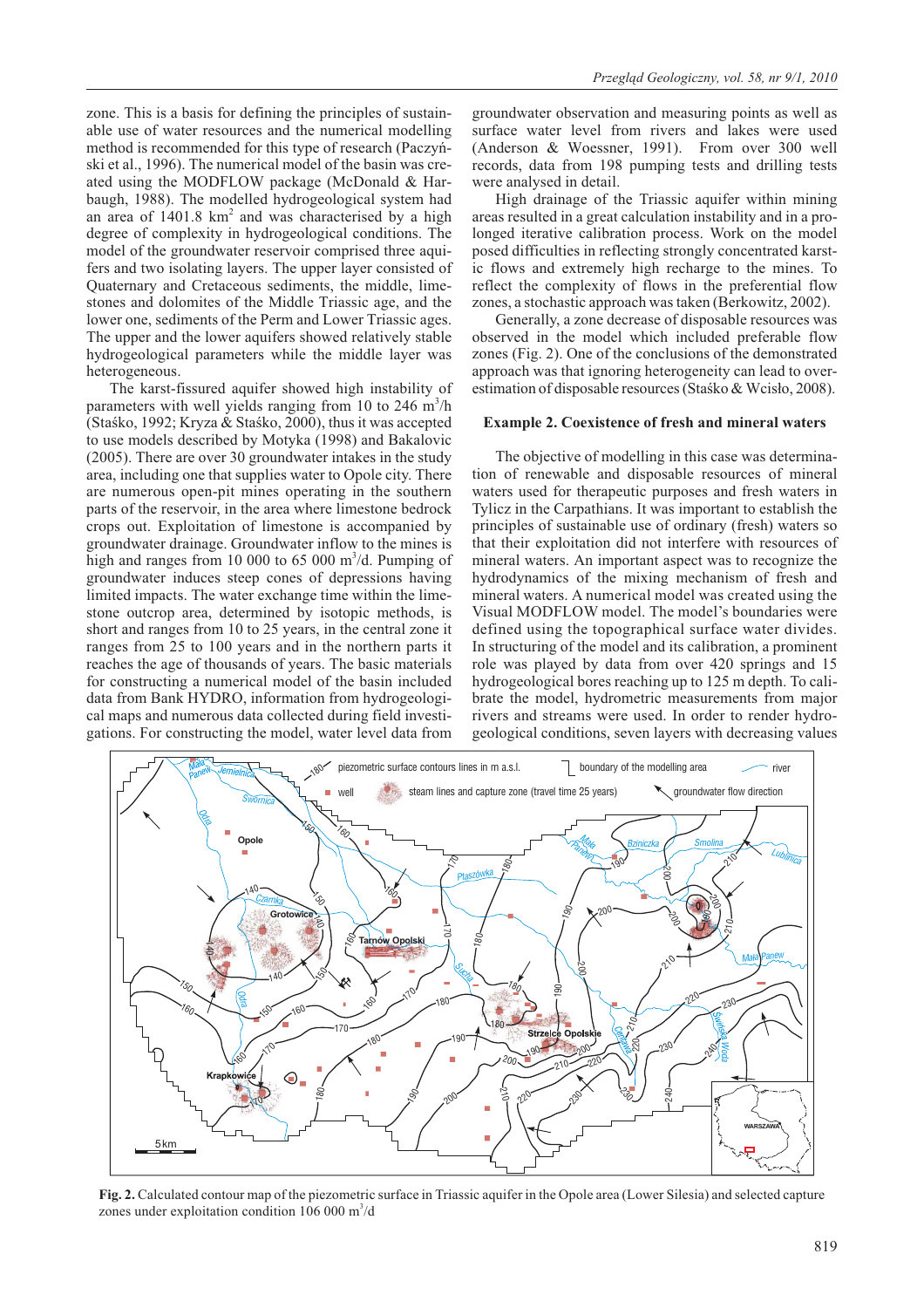of permeability from  $1.3 \times 10^{-7}$  to  $2.3 \times 10^{-11}$  m/s were defined. Hydraulic conductivity of fissure-pore layers that was obtained from modelling ranged from  $1.25 \times 10^{-9}$  to  $1.13 \times 10^{-4}$  m/s (Jetel, 1986; Nałęcki et al., 2004).

Intensity of water exchange was decreasing with depth, but distribution of pressure resulting from morphological diversification of the terrain showed the potential for water exchange also at greater depths reaching even 1500 m (Witczak & Duñczyk, 2004). The complicated layout of flysch deposits, involved tectonically, were defined by a deterministic model analogous to a porous model. This approach stems from limitations with the current state of poor identification of hydrogeological conditions.

Groups of small fissures were treated as a porous rock whereas larger tectonic structures were defined as zones with increased or reduced and often isotropic hydraulic conductivities. A similar approach was applied when documenting the adjacent groundwater basin of *Kryniczanka*.

The best infiltration properties were determined in tectonic zones, where increased hydraulic conductivity in directions parallel to slopes were determined, while in the perpendicular zones they were lower by one degree of magnitude. It was assumed that water movement within the upper, more fissured flysch layers was in hydraulic continuity with the underlying layer of less fissured rocks.

Restrictions of the MODFLOW model related to changes in thickness, permeability and dimensions of modelling blocks created a difficulty to precisely model the discontinuous and highly heterogeneous water bearing horizons. Therefore, on a regional scale, it was not possible to precisely map the actual composition of the hydrogeological system of flysch. Nevertheless, it was possible to establish (on a regional catchment scale) the dynamics and the amount of disposable resources, which is helpful for the proper management of normal waters.

# **Example 3. Application of groundwater modelling in deep mining**

Numerical modelling of the copper mines in SW Poland has a long history and started in 1975. The first models of the Lubin-Głogów Copper Region (LGOM) recognised and analysed the existence of 1 up to 4 layers. They relied on programs written by Fiszer and their purpose was to forecast groundwater inflow volumes to the mines. In 1996, the MODFLOW program was introduced which allowed the modelling of groundwater circulation inside mines. As a result of this work, nine numerical models were developed, with varying accuracies, which forecast groundwater inflows and the extent of cones of depressions for individual mines or mining areas (Fiszer, 2003, 2005). Characterisation of hydrogeological conditions identified in the multi layered water bearing horizons and isolating layers between them were described, *inter alia*, in the work of Bocheñska (1988, 2003), Bocheñska et al. (1995, 2000), Becker et al. (2007) and Kleczkowski et al. (2007). As a result of this work, groundwater inflows into areas proposed for mining in the future were established and the impact of dewatering on adjacent groundwater dependent terrestrial ecosystems was assessed. Numerical modelling methods have become an important assessment method for conducting safe exploitation of copper.

The currently modelled area covers  $2500 \text{ km}^2$ ; the modelled system reaches a depth of 1200 m and comprises nine layers. The most advanced and modern modelling package of the GMS was used for this modelling. The scope of modelling is much wider than normal and includes most of the natural and artificial barriers and boundaries within the system. Further hydrogeological aspects of the LGOM system are also discussed in work by Kowalczyk and others of this volume.

## **Example 4. An integrated information system for the protection of groundwater within open pit mining areas**

One of the adverse effects of mining operations is the lowering of groundwater level in the vicinity of pits. Generally, the decline of groundwater in the vicinity of open pit mines is caused by intensive dewatering of excavations and municipal water consumption by wells. In such situations, entities seeking permits for abstraction of groundwater resources (e.g. food industry, pharmaceutical holdings, agricultural farms), may face refusal by local authorities. When groundwater resources are close to exhaustion, local authorities may reduce the already permitted abstraction rates through a permit renewal process.

In the area of coal mines in Konin District (Fig. 3), shared use of groundwater resources causes a number of conflicts. A solution to the problems was a prototype of a Decision Support System (DSS) proposed by the Warsaw University of Technology (Nawalany et al., 2003). It is an integrated set of IT tools, whose function is to minimize the number of conflicting situations, resulting from decisions made by private users and regional state managers of groundwater resources. For example, in the area of lignite mines in the vicinity of Konin, sharing of groundwater resources results in two major types of conflicts with dissimilar character:

- $\square$  a conflict between the Brown Coal Mines (KWB) and the local governor's office in Konin (US) regarding protection of the environment, specifically lakes and water resources,
- a conflict between the Brown Coal Mines (KWB) and the local communities regarding the common use of water resources and damage caused by mining operations.

The basic idea behind creating the DSS was an assumption that an agreement between parties of various conflicts can be, nonetheless, achieved once the main obstacles are removed, as follows:



**Fig. 3.** Location of open pits of Brown Coal Mines (KWB) in Konin District and lakes in the vicinity of open pits (situation in 2003)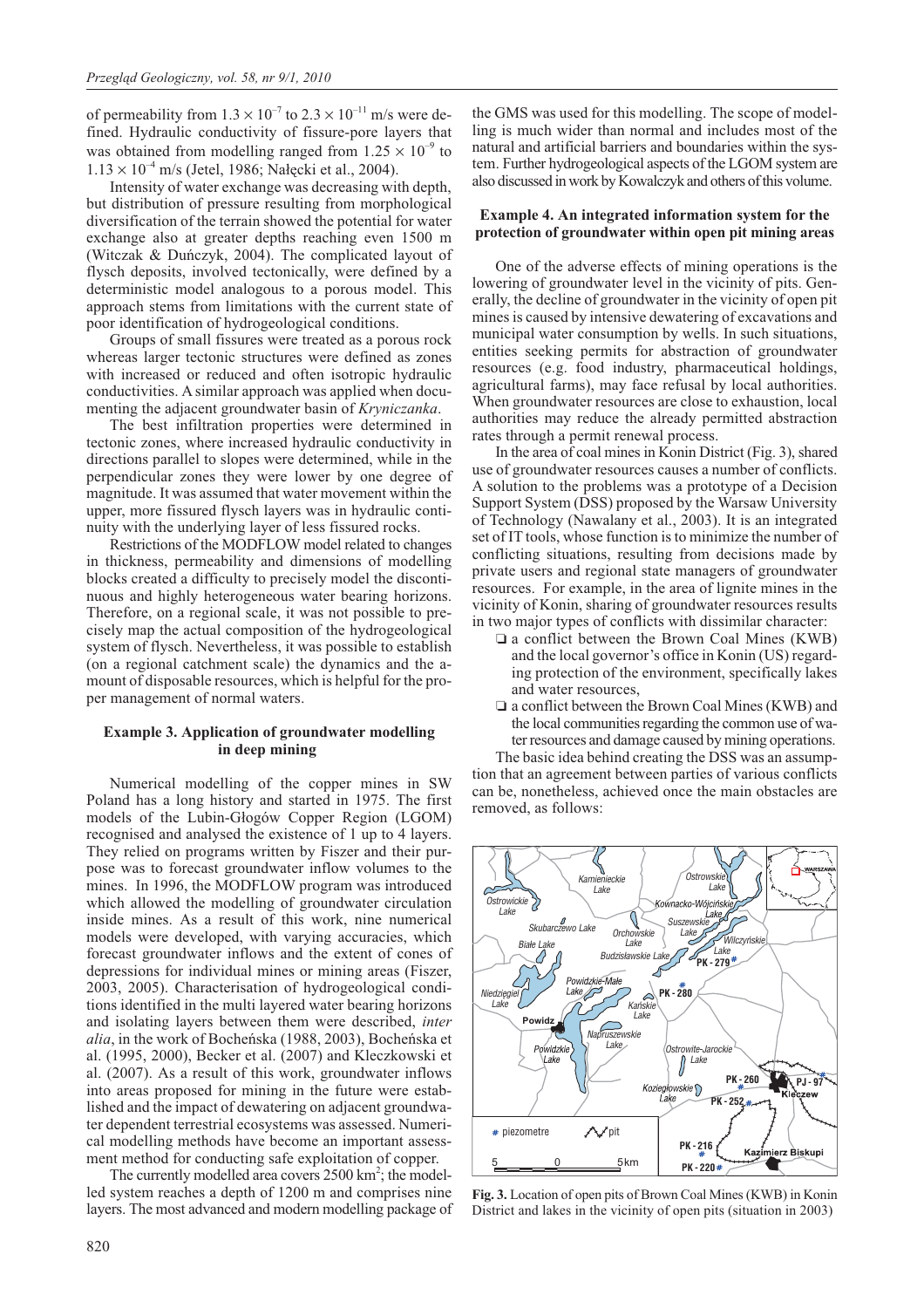- I lack of the common knowledge within the Brown Coal Mines and the governor's office regarding regional hydrogeological conditions and the lack of exchange of information between the two institutions;
- I lack of tools approved by both institutions used for predicting losses and benefits of deploying some solutions for the management of water resources by both the mine and the governor's office; and finally
- $\square$  unwillingness to take collective decisions regarding the local water management issue, which results primarily from various criteria used by the two institutions.

The decision support system was developed using the latest generation of GIS programmes. The DSS uses a graphical interface and data collection and processing systems with a spatial resolution, as available in GIS. In addition, the DSS model has a regional, two-dimensional, numerical groundwater flow model (MODFLOW) together with relevant GIS procedures for analysing the modelling results. Apart from that, the DSS allows the creation of reports and figures directly from the DSS.

Figure 4 shows the schematic organisation of the DSS structure. The system consists of programs and procedures forming interrelated modules, the most important of which are:

- interface for intercommunication between the program and a user;
- $\Box$  inter-related databases a collection of tables and maps containing information about water resources, topography, land use, weather, etc. in the region of open pit coal mines in Konin. In addition to storing historical data, the database is capable of storing temporary information, such as for example, modelled hydroizohips which are plotted on maps; a database of applications containing programs that process information stored in particular databases and information supplied by a user during his communi-



**Fig. 4.** Schematic organisation of the Decision Support System for water management in the vicinity of open pit mines (Kochanek, unpublished)

cation with the DSS to determine parameters which are necessary to run algorithms of the decisionmaking process. The most important procedures include programs of the decision support system, GIS and the mathematical model together with tools for modelling and analysing the modelling results;

 $\square$  results module, which is responsible for a neat presentation of the results of decision-making algorithms e.g. in the form of maps, charts, tables and reports.

Since the individual stages of the decision-making process are organised in a specific order, the menu of the DSS is designed to reflect the subsequent steps in the process of resolving a problematic situation. To this end, all procedures are grouped according to their functions and are gathered in the main menu of the interface in four expandable lists:

- data tools for creating, editing and presenting input data and modelling simulations gathered in the DSS database;
- scenarios procedures for creating and editing scenarios used in mathematical modelling of groundwater flows;
- decision analysis programs used in analysing results of the mathematical modelling;
- risk analysis tools allowing the calculating of risks associated with the decision-making process.

Analysis of the decision-making process regarding water management involves numerical simulations of numerous scenarios representing different variants of groundwater exploitation within the mines' regions. A decisionmaker obtains information on probable losses or benefits which will happen by application of a given solution in practice (analysis of the *what if*? type). For analysis of the *what if?* type, decision support systems are usually equipped with one or several mathematical models (e.g. a model that simulates steady state conditions and a model simulating a transitional state) and processors which help to prepare data for numerical simulations. The number of combinations between pits moving in time and space; mathematical models and recharge scenarios gives the applied DSS a choice of many potential situations that could potentially occur in nature. These are a function of the way nature works (recharge) and the planned mining operations (movement of pits in time), as well as availability of several different numerical models (e.g. steady-state and unsteady-state models). A decision-maker cannot create data regarding recharge and movement of pits; however, he has complete freedom to create, from scratch, his own groundwater abstraction scenarios to be used in computer simulations (locating and establishing abstraction rates for wells). When a scenario analysis of *what if*? is ready, a decisionmaker can run a mathematical model directly from the DSS.

The result of the DSS is a useful interpretation of results obtained by numerical modelling for the analyzed scenario involving a feasibility analysis of the *what if?* type; a sensitivity analysis for the aquatic environment with respect to changing hydrogeological parameters and changing input data for a model; a risk analysis as well as a visual analysis in the form of a map, showing hydraulic heads in areas under the influence of mining activities. The DSS has significant capabilities of spatial data analysis in both vector and raster form. The DSS platform has a builtin calculator for maps, tools allowing the creating and editing of vector layers as well as mapping layouts allowing printing in any size.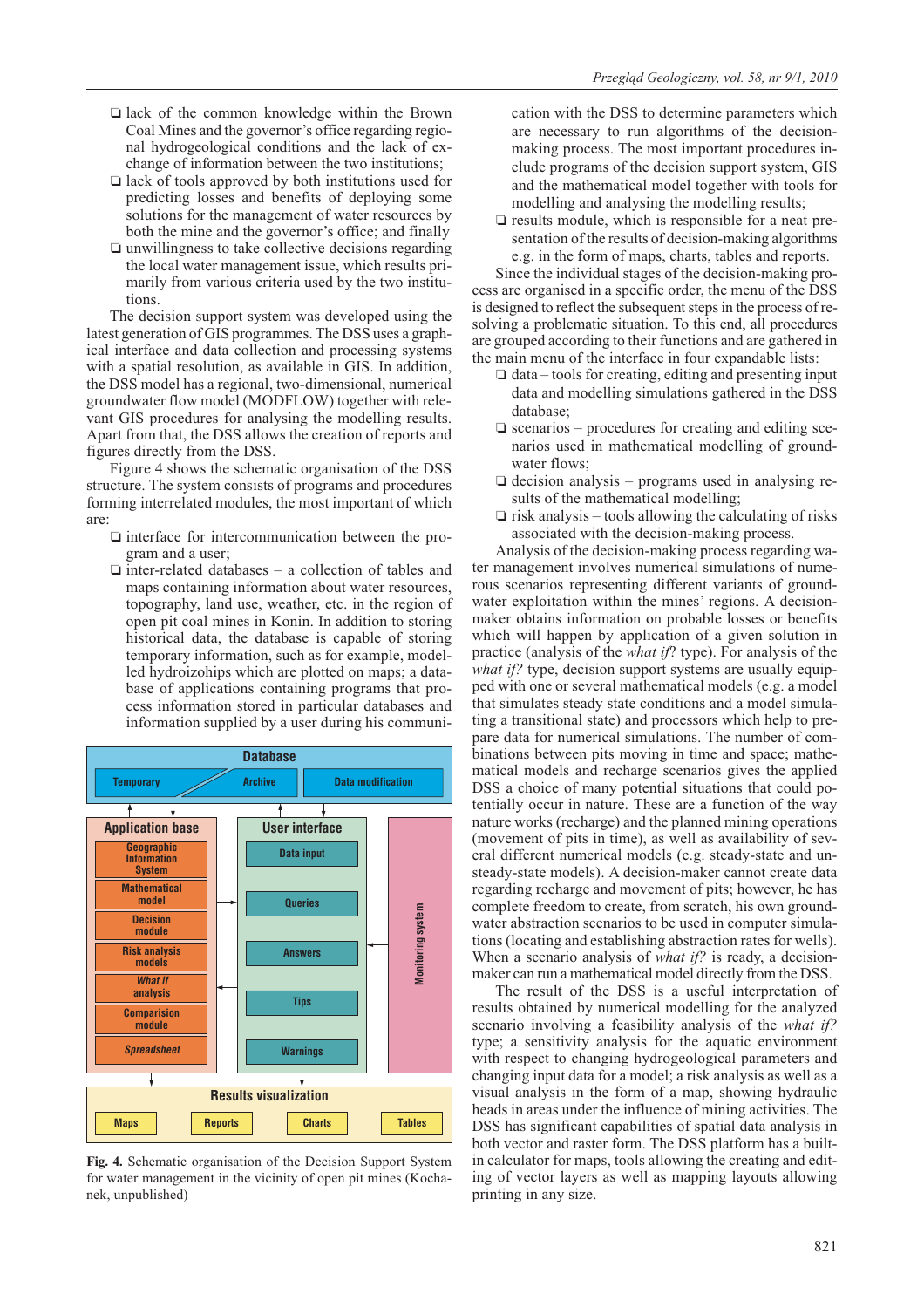### **The future of the hydrogeological modelling**

Over the past decade, Polish hydrogeology has undergone rapid transformation induced by a technological development enabling fast and reliable processing of large amounts of information about systems, structures, natural processes and anthropogenic impacts on the groundwater environment. Documenting and forecasting of groundwater resources dynamics, the exploitation and protection of groundwater reservoirs in Poland are being exercised by numerous research institutes, universities and companies that apply modern hydrogeological instruments and IT tools. The most modern databases, geographical information systems, numerical models, and software packages used for interpretation and visualization of measured and computed data are extensively applied. From the perspective of the progress made so far (and still being made) in the field of making Polish hydrogeology IT-oriented, it can be clearly stated that Polish hydrogeological institutions are already (or will soon become) equal and valuable partners for similar institutions in Europe. Achievements in the field of mathematical modelling of water flow in fissure and sedimentary rocks as well as of mass transport (groundwater pollution) modelling are on solid levels. Two major and recurring Polish conferences in this area – the *Groundwater Flow Modelling* and the *Current Challenges in Hydrogeology* – show considerable progress in this domain. Four basic classes of studies related to mathematical modelling in hydrogeology have clearly developed. These are: studies on water filtration models in rocks and drift deposits; studies on mass transport models (groundwater pollution); studies on groundwater resources models and studies on models regarding interaction between groundwater and groundwater dependent terrestrial ecosystems.

Modelling becomes an important tool in the decisionmaking process used in water resources planning, remediation of contaminated aquifers (e.g. Nemeèek et al., 1995; Nawalany, 1995b, c) and in integrated river basin management. Generally, all mainstream hydrogeological studies carried out in Poland use numerical models and all serve objectives of the EU *Water Framework Directive* (2000/60/EC). A review of works published and presented at conferences in recent years by Polish hydrogeologists leads to the conclusions that can be summarized as follows:

- extensive research needs to be undertaken in the field of mathematical modelling in directions specified by the world's science (see below);
- human resources with high skills must be even more developed and supported;
- appropriate financial means need to support upgrading computing infrastructure for Polish hydrogeology.

Requirements of the EU *Water Framework Directive* to achieve good status of groundwater by 2015 and then to maintain this status means that obtaining information about the status of waters (groundwater monitoring) and then processing the measured data (mathematical models) for proper exploitation of groundwater will require models that will include three-dimensional (3D) nature of flows in strongly heterogeneous rocks. Also, surface and groundwater interactions, which are intrinsically 3D, should be modelled using 3D models, (e.g. Nawalany, 1993). The required computational effort for 3D modelling describing groundwater flow and mass transport (of groundwater contaminants) in realistic heterogeneous rocks greatly exceeds the calculation capacities of commonly available PCs. Although, at present, cheap and user-friendly software for hydrogeological mathematical modelling (MODFLOW, FEFLOW etc.), is easily accessible on the market (Diersch et al., 2005), this situation will not last long; the future definitely belongs to 3D models with high requirements for number crunching and pre- and post-data processing.

Academic centres and geology-oriented institutions which undertake research in hydrogeology in Poland, have already developed good hardware facilities, gathered accessible software and educated highly motivated young staff and are in the process of switching to advanced *methods of numerical computing* and data processing techniques in groundwater modelling. The driving force is, in many instances, the *Water Framework Directive*. For instance, the WFD requires monitoring of groundwater parameters, which have not been routinely monitored so far. Many of them are substances whose densities are different from the specific weight of water (petroleum substances, tri- and tetra-chloroethane). Interpretation of monitoring data with respect to these substances requires using numerical models of density flows. So far, only a small group of Polish hydrogeologists have applied numerical models describing such flows. A separate issue, also under the general philosophy of the *Water Framework Directive*, regards the ecology of groundwater dependent terrestrial ecosystems. Examples of these are wetland ecosystems and the entire area of agricultural issues. In both cases, the assessment of the vertical component of groundwater flow and mass transfer is a considerable challenge for professionals specialising in the hydrogeological numerical modelling (Nawalany, 1987, 1989; Zijl & Nawalany, 2004; Getchachew, 2009).

A research field which still requires more research in Polish hydrogeological mathematical modelling is the issue of scale (Nawalany, 1999). Especially in (what is considered a well researched area in hydrogeology) the processes of sorption and chemical reactions of substances moving together with water in porous rocks, identification of the appropriate scale and the right sorption or chemical reaction model is crucial for interpretation of the modelled processes (Szymkiewicz, 2004; Nawalany, 2008). Another research field open to Polish hydrogeology is the entire area of inverse hydrogeology i.e. identification of hydrogeological parameters (e.g. Sinicyn, 1998; Małecki et al., 2006), estimation of groundwater recharge (e.g. Nawalany & Stachurski, 2005), estimation of initial conditions (Nawalany, 1995a) or determination of reverse trajectories (Zijl & Nawalany, 1993). There is also an issue that rarely occurs in the Polish hydrogeological modelling – the mathematical modelling of groundwater flow in nonstationary subsoil systems.

In conclusion, it should be noted that when it comes to practical aspects of mathematical modelling, Polish hydrogeology follows worldwide standards and represents a good level. However, some theoretical issues, such as, for example, the issue of scale, reverse modelling, non-stationary subsoil systems, density flows, do occur rather rarely in the Polish mathematical modelling. Also, indissociable from groundwater flow modelling, numerical aspects of the 3D groundwater flow and mass transport, the requirement of high accuracy vertical flow modelling and, resulting from mineralogical heterogeneity of rocks, numerical models describing aspects of sorption and chemical reactions are just being tackled by Polish researchers. These issues are serious challenges for Polish hydrogeology and set high academic and organisation standards for the